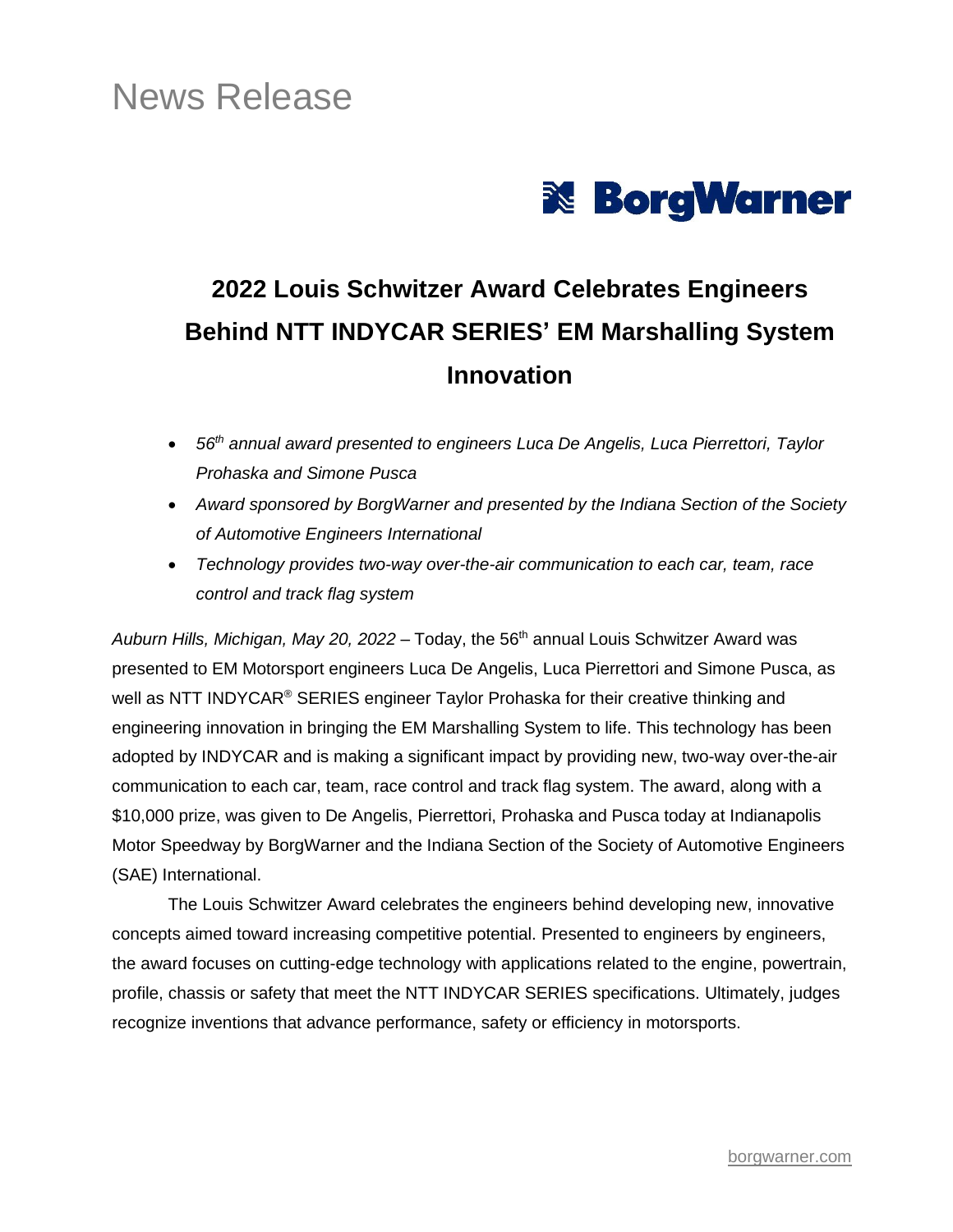BorgWarner Inc. (2022 Louis Schwitzer Award Celebrates Engineers Behind NTT INDYCAR SERIES' EM Marshalling System Innovation) – 2

"At BorgWarner, it's important that we not only honor the racers competing to win the Borg-Warner Trophy®, but also those who have worked tirelessly to bring new, cutting-edge technology to the racetrack and recognize the crucial role engineers play in driving the innovative future of motorsports," said Frédéric Lissalde, President and CEO, BorgWarner Inc. "As a proud sponsor of the Louis Schwitzer Award, we congratulate these four talented engineers for their engineering achievements and contributions to the racing industry. As the official turbocharger partner of the NTT INDYCAR SERIES, BorgWarner has a vested interest in witnessing the evolution of this Series' technology and commend the hard work and engineering excellence that powers it."

The EM Marshalling System provides key information to increase the quantity and quality of data for safety, performance and future applications. For example, the system improves the visibility of cars on the track for race control. Additionally, the flag types have been animated to better illuminate track conditions to drivers.

Along with celebrating engineering excellence, this award commemorates the spirit of Louis Schwitzer, the winner of the first auto race at Indianapolis Motor Speedway in 1909 and designer of the "Marmon Yellow Jacket" engine that powered the Marmon Wasp to victory during the first Indianapolis 500 in 1911. Schwitzer went on to lead the Indianapolis Motor Speedway technical committee and founded the Schwitzer Corporation in 1918, which was acquired by BorgWarner in 1999 to expand the company's line of engine cooling systems, turbochargers and more.

BorgWarner's historical legacy with the Indianapolis 500 runs deep featuring the Borg-Warner Trophy as the main attraction. Each year since 1936, the winner of the big race has had the honor of having their face sculpted and forever engraved onto the iconic trophy, as well as receiving a miniature version of the award known as the "Baby Borg", as a personal keepsake. BorgWarner's heritage continues with its EFR™ (Engineered for Racing) turbochargers boosting the engines of every racecar participating in the Indianapolis 500. The turbochargers are built for reliability, featuring Gamma-Ti (titanium aluminide) turbine wheels, stainless steel turbine housings and ceramic ball bearings.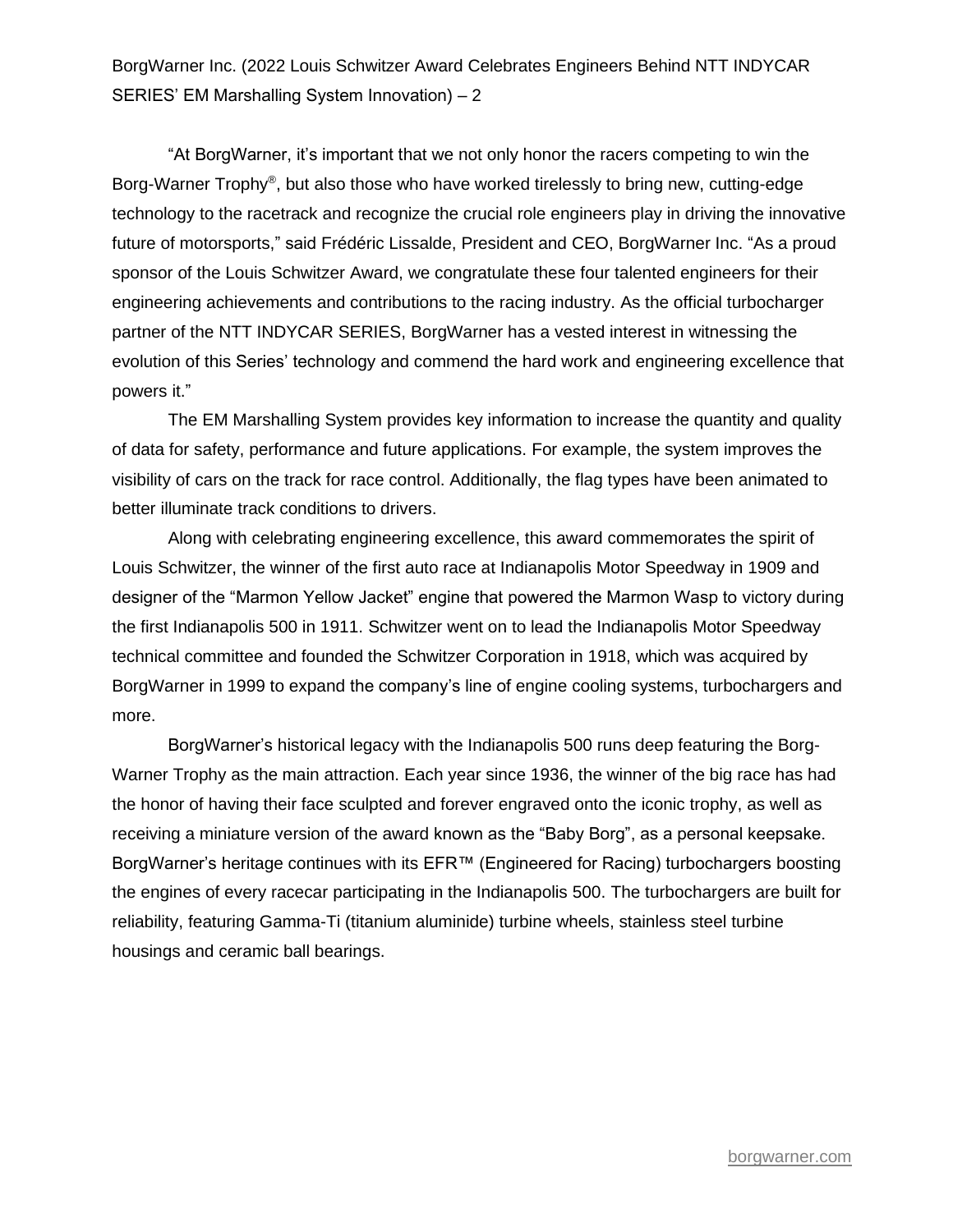BorgWarner Inc. (2022 Louis Schwitzer Award Celebrates Engineers Behind NTT INDYCAR SERIES' EM Marshalling System Innovation) – 3

### **About BorgWarner**

For more than 130 years, BorgWarner has been a transformative global product leader bringing successful mobility innovation to market. Today, we're accelerating the world's transition to eMobility — to help build a cleaner, healthier, safer future for all.

The Borg-Warner Trophy, BorgWarner Championship Driver's Trophy, and BorgWarner Championship Team Owner's Trophy are trademarks of BorgWarner Inc



Today, the 56th annual Louis Schwitzer Award was presented to (left to right) Luca De Angelis, Taylor Prohaska, Luca Pierrettori and Simone Pusca (not pictured) for their creative thinking and engineering innovation in bringing the EM Marshalling System to life.

**Forward-Looking Statements**: This press release may contain forward-looking statements as contemplated by the 1995 Private Securities Litigation Reform Act that are based on management's current outlook, expectations, estimates and projections. Words such as "anticipates," "believes," "continues," "could," "designed," "effect," "estimates," "evaluates," "expects," "forecasts," "goal," "guidance," "initiative," "intends," "may," "outlook," "plans," "potential," "predicts," "project," "pursue," "seek," "should," "target," "when," "will," "would," and variations of such words and similar expressions are intended to identify such forward-looking statements. Further, all statements, other than statements of